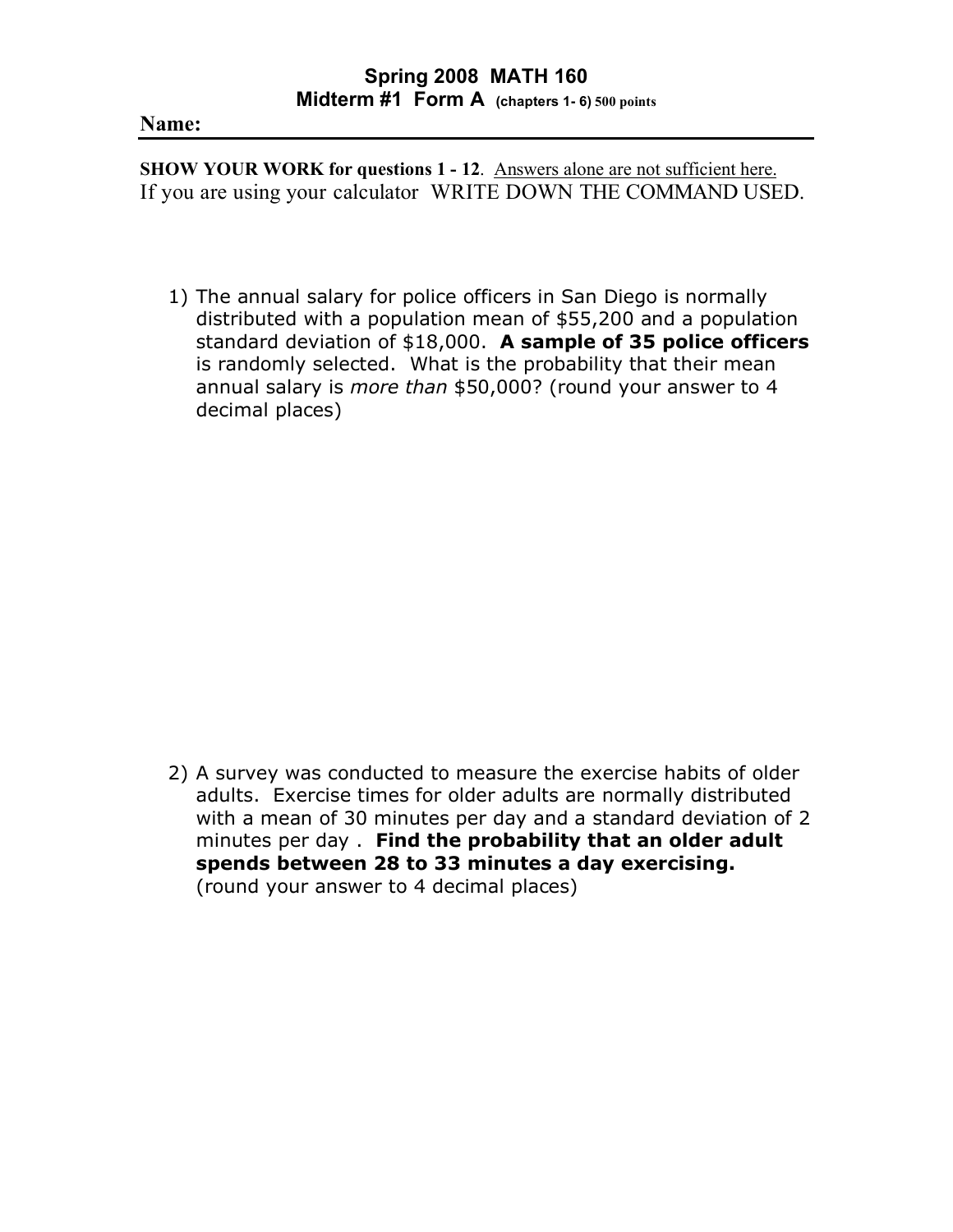3) Human body temperatures are normally distributed with a mean of 98.20 degrees (F) and a standard deviation of .62 degrees (F). Find the probability that a randomly selected individual will have a temperature greater than 99.1 degrees (F) ? (round your answer to 4 decimal places)

4) In a survey, students were asked how many hours per week they spend on studying for a math class. The random variable x represents the number of hours a student spends on studying for a math class. (Fill in the missing probability and answer the questions below)

( Round your answers to the hundredths place)

| $D(\sqrt{2})$<br>$\sim$<br>$\lambda$ | 0.04 | $\sim$ $\sim$<br>$v \sim$ | $\overline{\phantom{0}}$<br>U.45 |
|--------------------------------------|------|---------------------------|----------------------------------|

- a) Find the **mean** and the **standard deviation** of the following probability distribution.
- b) What is the probability that a student studies at least 1 hour per week?
- c) Is it unusual for a student to study zero hours per week for a math class? EXPLAIN. Do not just give a yes/no answer.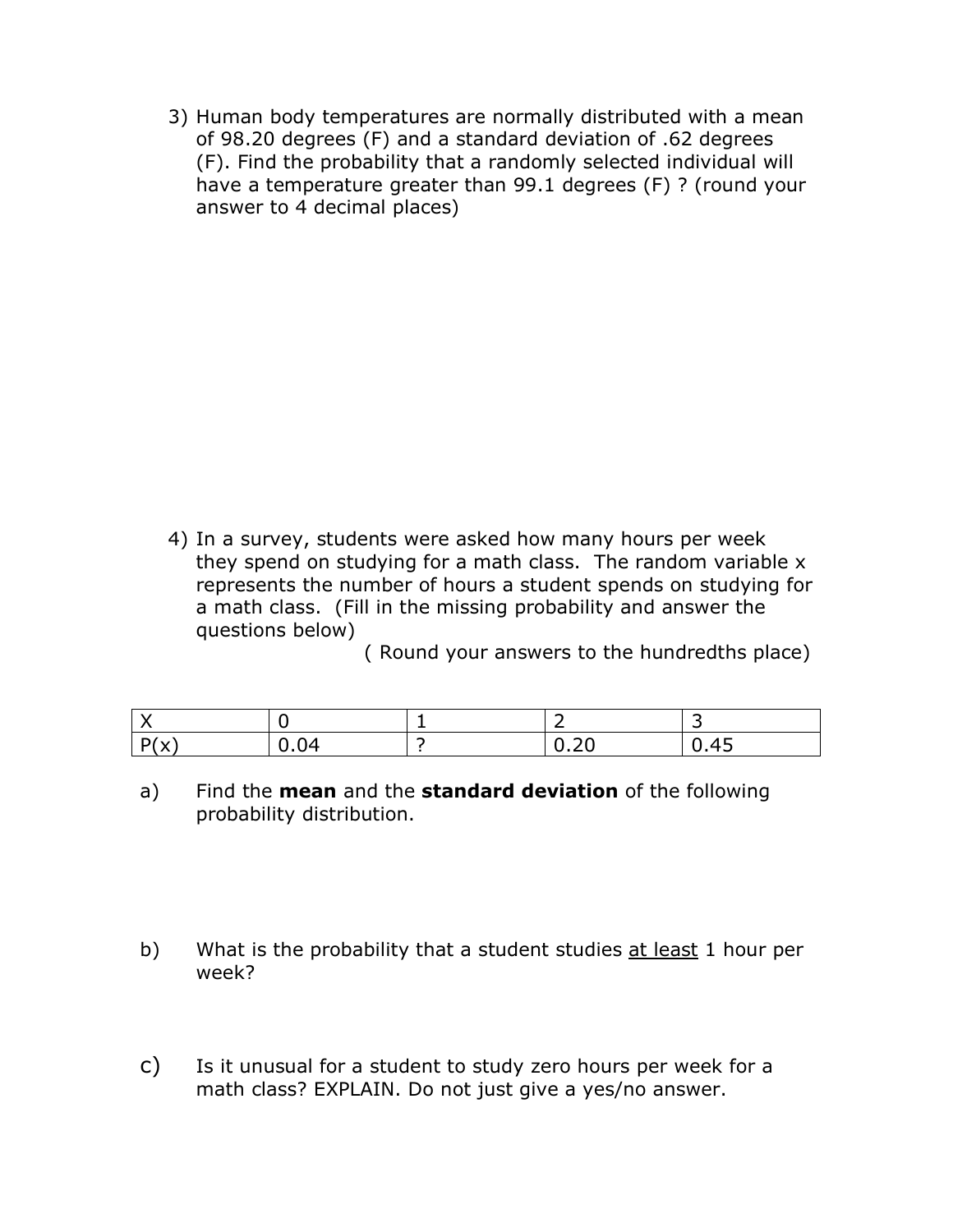5) A card is drawn from a well-shuffled deck of 52 cards. What is the probability of drawing a *queen* **or** *a heart*? Based on your answer **is**  it likely that you will draw a card that is a heart or a queen? Explain. (round answer to the thousandths place)

6) Heights of men on a baseball team have a bell-shaped distribution with a mean of 172 cm and a standard deviation of 5 cm. Using the empirical rule, what is the approximate percentage of the men between 162 cm and 182 cm?

7) An airline estimates that 80% of people booked on their flights actually show up. If the airline books 64 people on a flight for which the maximum number is 62, what is the probability that the number of people who show up will exceed the capacity of the plane? ( You may leave your answer in scientific notation)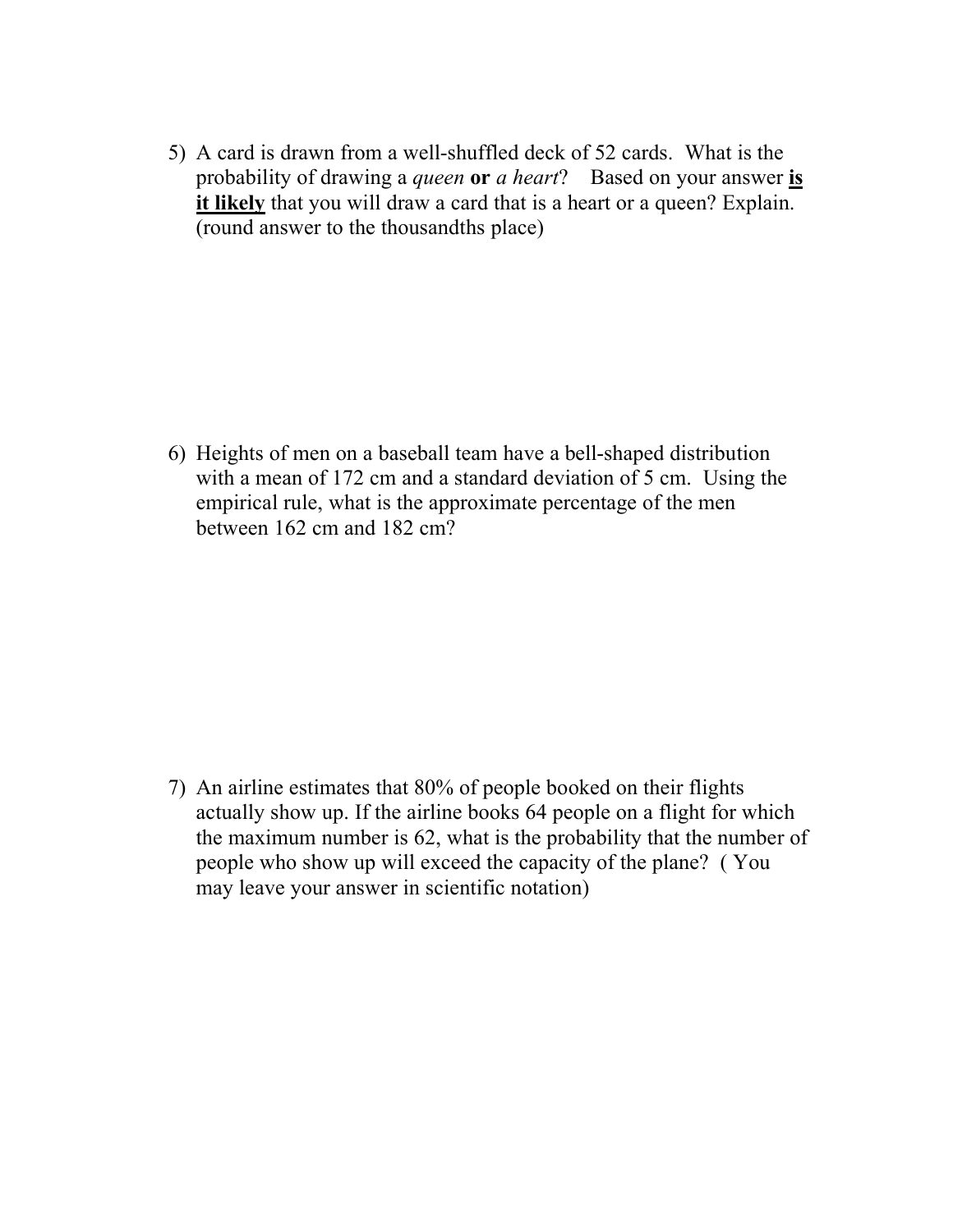(Round to 4 decimal places)

8) If 20% of the people in a community use the emergency room at a hospital, find these probabilities for a sample of 8 people;

a) What is the probability that at most three used the emergency room?

b) What is the probability that exactly three used the emergency room?

c) What is the probability that at least five used the emergency room?

9) If 20% of the people in a community use the emergency room at a hospital, for a sample of 8 people, find the following

- a. Find the **mean**
- b. Find the **standard deviation** (round to 4 decimal places)
- c. For such groups of 8, would it be **unusual** to get 4 people using the emergency room? Do not just answer yes/no. ( Use  $\mu - 2\sigma$  *and*  $\mu + 2\sigma$  to explain)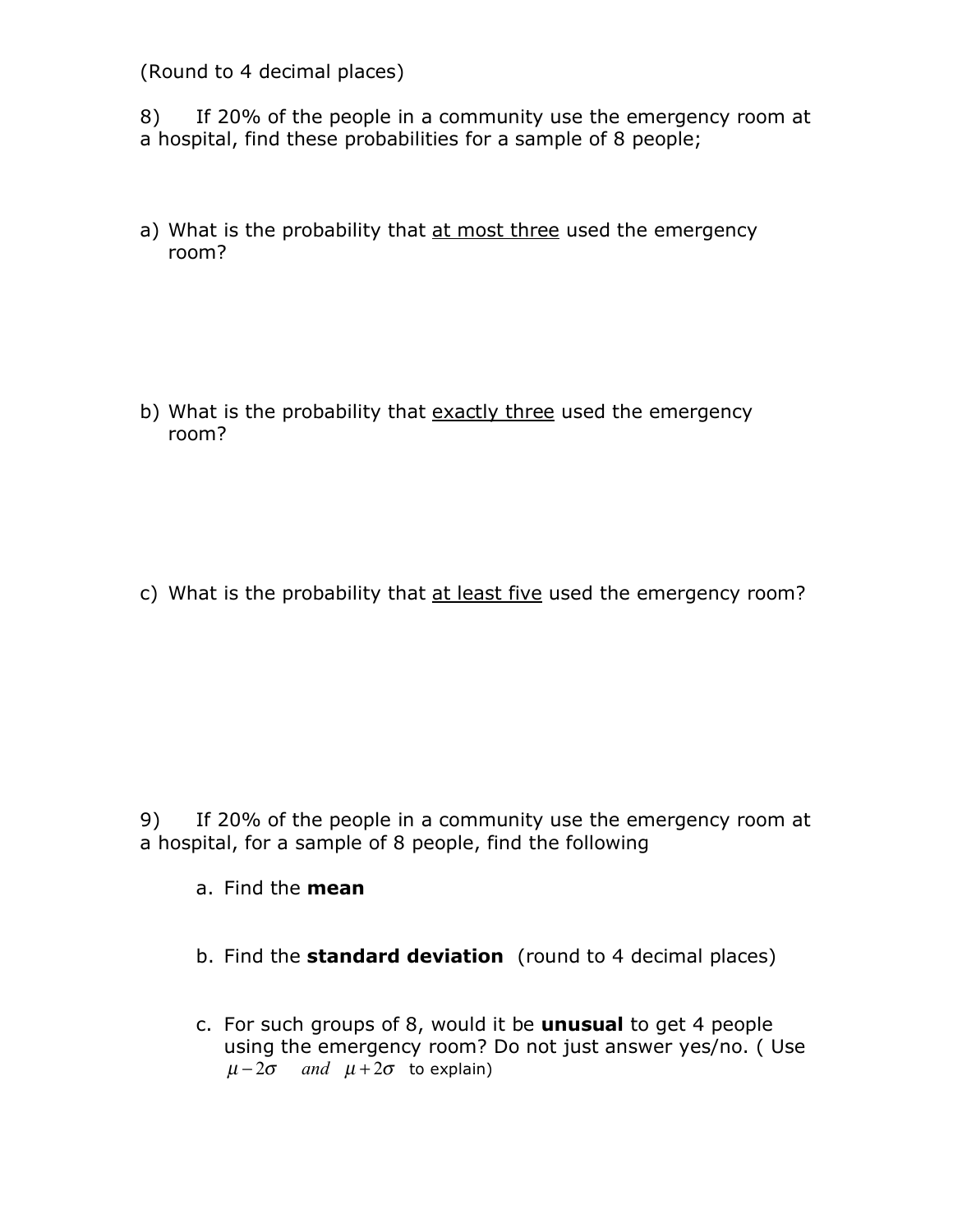10) The weights of newborn babies can be approximated by a normal distribution. The mean weight of a newborn is 7.1 lbs with a standard deviation of 1.28 lbs. Find the weight that would place a newborn in the **TOP** 30% of all weights. ( Round your answer to the hundredths place)

(you may leave your answer in fraction form)

- 11) A certain lottery is won by selecting the correct five numbers from 1, 2, 3,…, 29. (Assume that there are no repeats)
	- a. Find the probability of winning if the winning five numbers can be selected in any order. In other words, assume that the order in which the numbers are drawn is not important.

b. Find the probability of winning if the winning five numbers must be selected in the **same order** that they are drawn?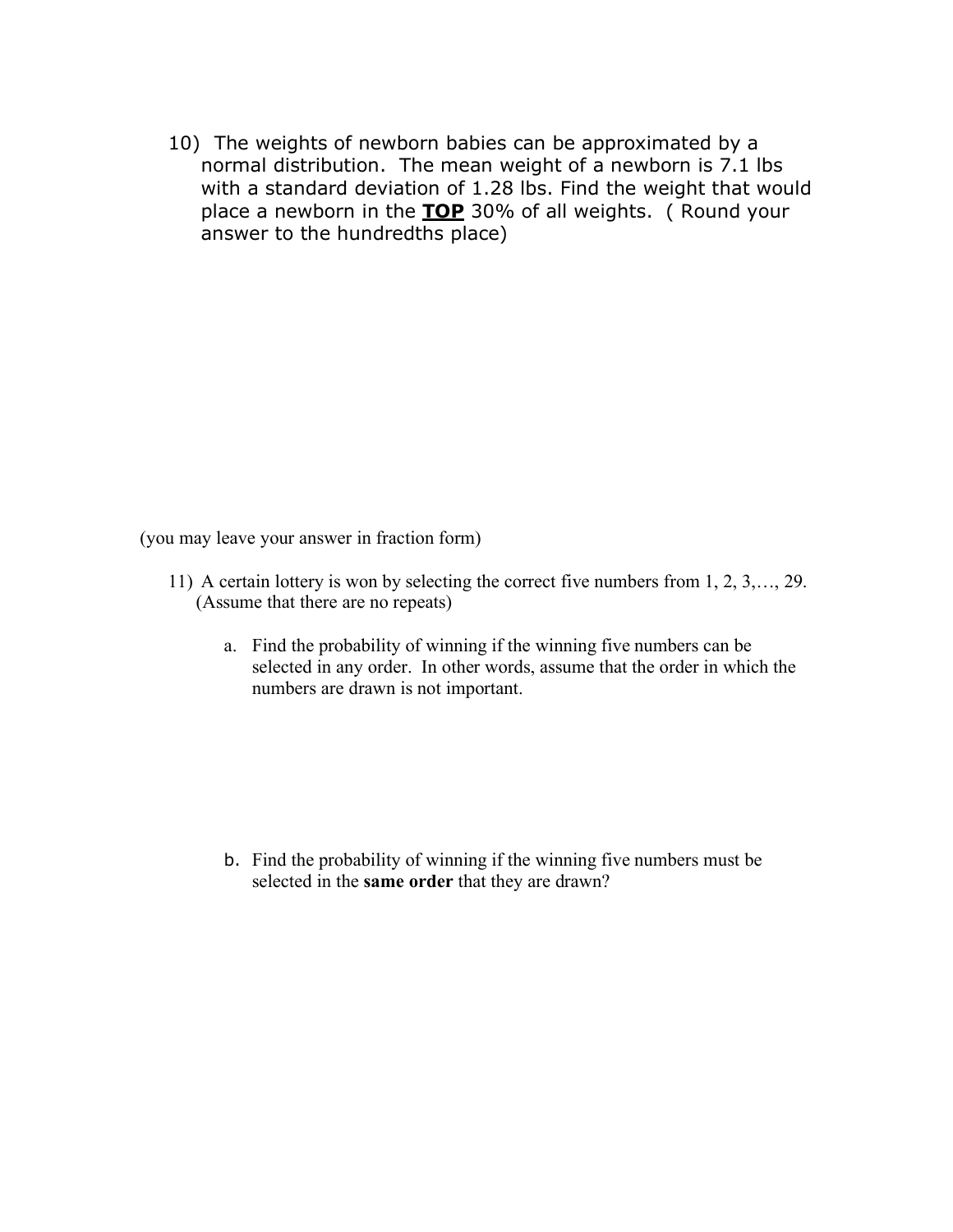*12)* A player must pay \$1.00 to play a card game at a local casino. A player wins \$5.00 if a SPADE card is selected, \$10 if a QUEEN card is selected and \$20 if the QUEEN OF SPADES is selected. ( If any other card is selected the player wins nothing)

Using the information above, complete the table.

| $\mathbf X$ | P(x) |
|-------------|------|
|             |      |
|             |      |
|             |      |
|             |      |
|             |      |

- a) Find the expected winnings **( expected value)**? Round to the nearest cent.
- b) Does the game favor the player or the owner?
- c) What must the player pay in order to break even  $(E = 0)$

Fourteen different second-year medical students measured the blood pressure of the same person. The sample data below are the systolic readings in mmHg.

132, 140, 132, 132, 140, 143, 136, 137, 136, 143, 121, 150, 143, 130

(round all answers to the tenths place)

- 13) Find the standard deviation of the data set.
- 14) Find the median of the data set.
- 15) Find the mean of the data set.
- 16) Find the variance of the data set.
- 17) Find the mode of the data set.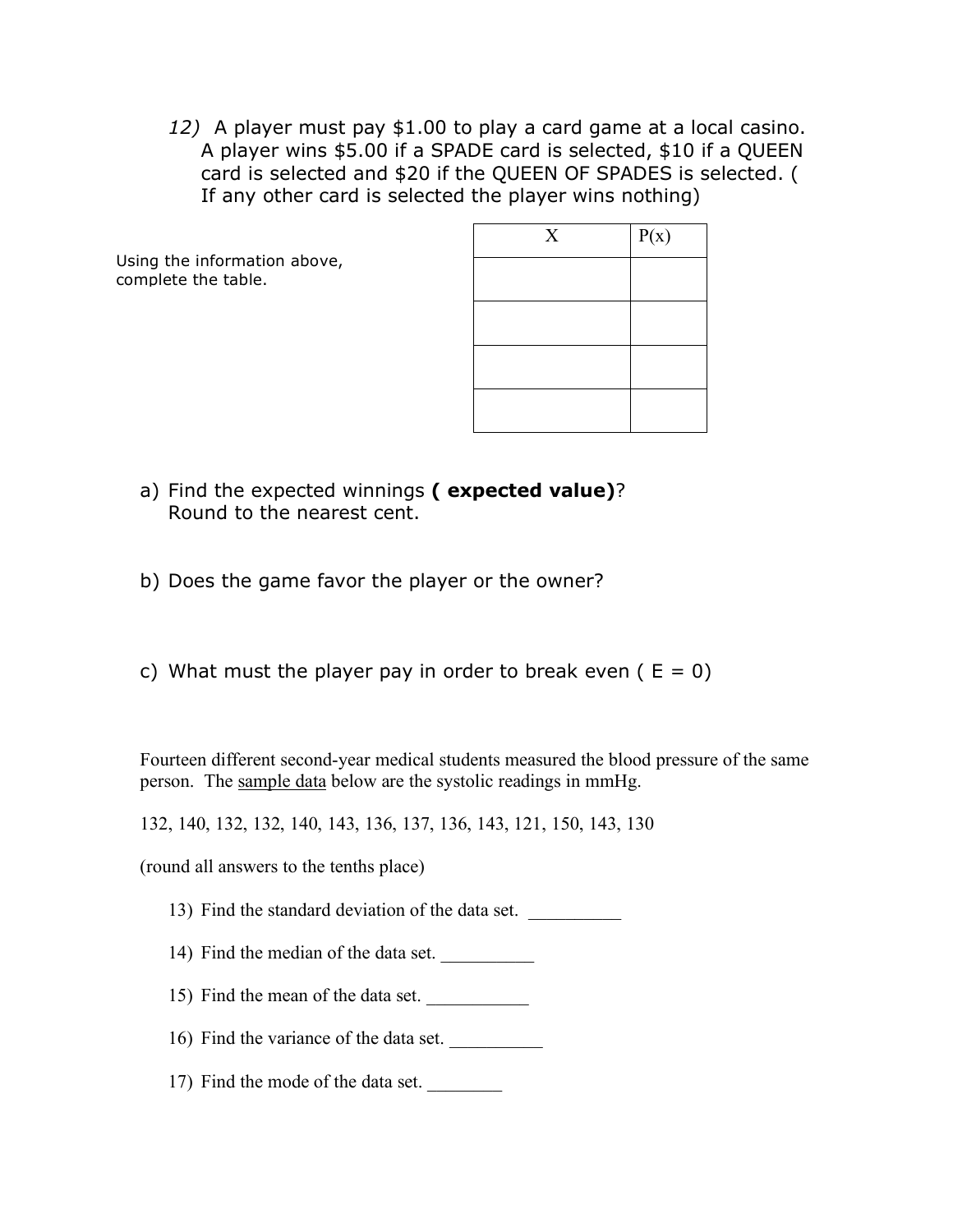Use the following frequency table to answer questions 18 -25 (round to the tenths place when appropriate)

18) Find all of the **class boundaries**

|             | class     | frequency |  |
|-------------|-----------|-----------|--|
|             | 1 - 6     |           |  |
| 2           | $7 - 12$  | 10        |  |
| $\mathbf 3$ | $13 - 18$ | 15        |  |
|             | $19 - 24$ | 10        |  |
| 5           | $25 - 30$ | 5         |  |
|             | $31 - 36$ |           |  |

19) What is  $\sum f$  (give the numerical answer) \_\_\_\_\_\_\_

20) What is the **class width**? \_\_\_\_\_\_\_\_\_

21) What is the **cumulative frequency** of the 3<sup>rd</sup> class?

22) What is the **relative frequency** of the FOURTH class? \_\_\_\_\_\_\_\_\_

23) Find the **mean** of the data represented by the table above.

24) Find the standard deviation.

25) Construct a **histogram** using the frequency for the vertical axis and CLASS BOUNDARIES or CLASS MIDPOINTS for the horizontal axis.